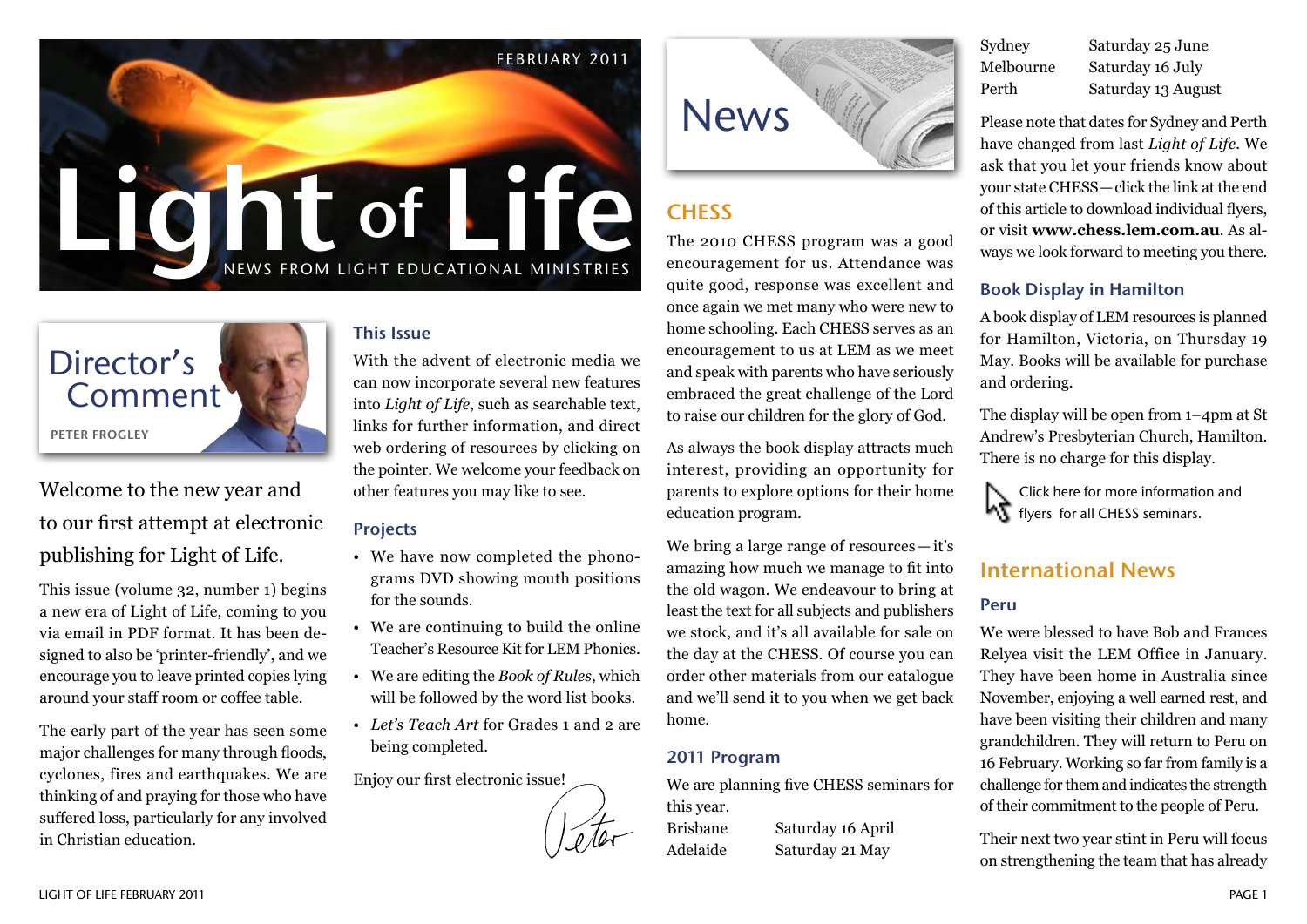begun to assemble. Their headquarters is in the northern, coastal city of Chiclayo.

It has been encouraging to see a strong team beginning to take shape in Peru, and we are working with Bob and Frances to be able to continue the work of LEM when they eventually return to Australia.

The ministry in Peru is known as *Antorcha Ministerios Educativos* or AME. *Antorcha* 



*Evelyn with teachers in Namchi, India*



*Evelyn and Amy on a 200m high bridge in Sikkim*

is Spanish for 'torch' and, of course, represents the LEM torch.

With Presidential elections to be held around the time of a possible visit we have decided not to have Peter Frogley visit in 2011. Presidential elections in Peru, and many other nations, cause significant upheaval through restrictions on travel, cancellation of services, and in worst cases open revolt. Tentative plans are being

> made for Peter to return to Peru in the first half of 2012.

#### India

After a very successful visit early in 2010, Evelyn Garrard has returned to India with Rev Richard Wilson. This time she is accompanied by Amy Joy, the daughter of LEM Phonics Registered Instructor Chris Joy. They left for India on 4 February.

Seminars in LEM Phonics have been planned for West Bengal and Sikkim. As always, there are uncertainties in the developing world, and ongoing political protests in northern West Bengal and the Darjeeling Hills district have necessitated some changes to plans.

But God has been gracious in allowing alternatives to be arranged. In mid March Peter Frogley will join the team in West Bengal, then they plan to travel via Kolkata to Nepal to conduct introductory courses in LEM Phonics in three centres including Kathmandu. God has provided some good people who have the potential ability to oversee the development of the LEM Phonics program in India. With this potential it is hoped we can see the program well established and a business model set in place to market LEM Phonics resources to the local area schools and eventually throughout India.

Peter will also travel to Rajahmundry in the Andrha Pradesh province to visit Samuel Babu Merupu, who has been interested in the LEM phonics program for some time.

#### Papua New Guinea

Mesia Novau is helping to organise a follow-up seminar for the Kwato schools in and around Alotau in Milne Bay Province.

The 10–15 schools relating to the Kwato Mission began with LEM Phonics after a visit from Mesia and Peter in 2009. They are keen to fully employ the LEM Phonics program in their schools. The critical need is always to ensure teachers are well trained to be able to continue to teach the program effectively.

Peter is currently working with Mesia with a view to returning to conduct further training for the teachers in the second half of April 2011.



The LEM Home Education Assistance program closed at the end of 2010.

Many former HEA students have now graduated—not only HEA, but also tertiary courses, often with distinction. Some now have families of their own. Over the years literally hundreds of families have been helped with their educational programs.

#### Assessment Service

Our popular assessment service, however, is continuing. These assessment tests enable us to assess the standard at which children are working in the key subject areas of language and maths, and then recommend suitable texts.

If you are commencing home education these tests are almost indispensable in ensuring you purchase the right books for your children. Obviously tests are not applicable for children beginning their formal education.

#### Setup sheets

Setup sheets have been created for the majority of texts we sell. They provide a guide to what you should cover each week of the 'school' year and when tests are to be taken. These sheets are available for \$5.00 each.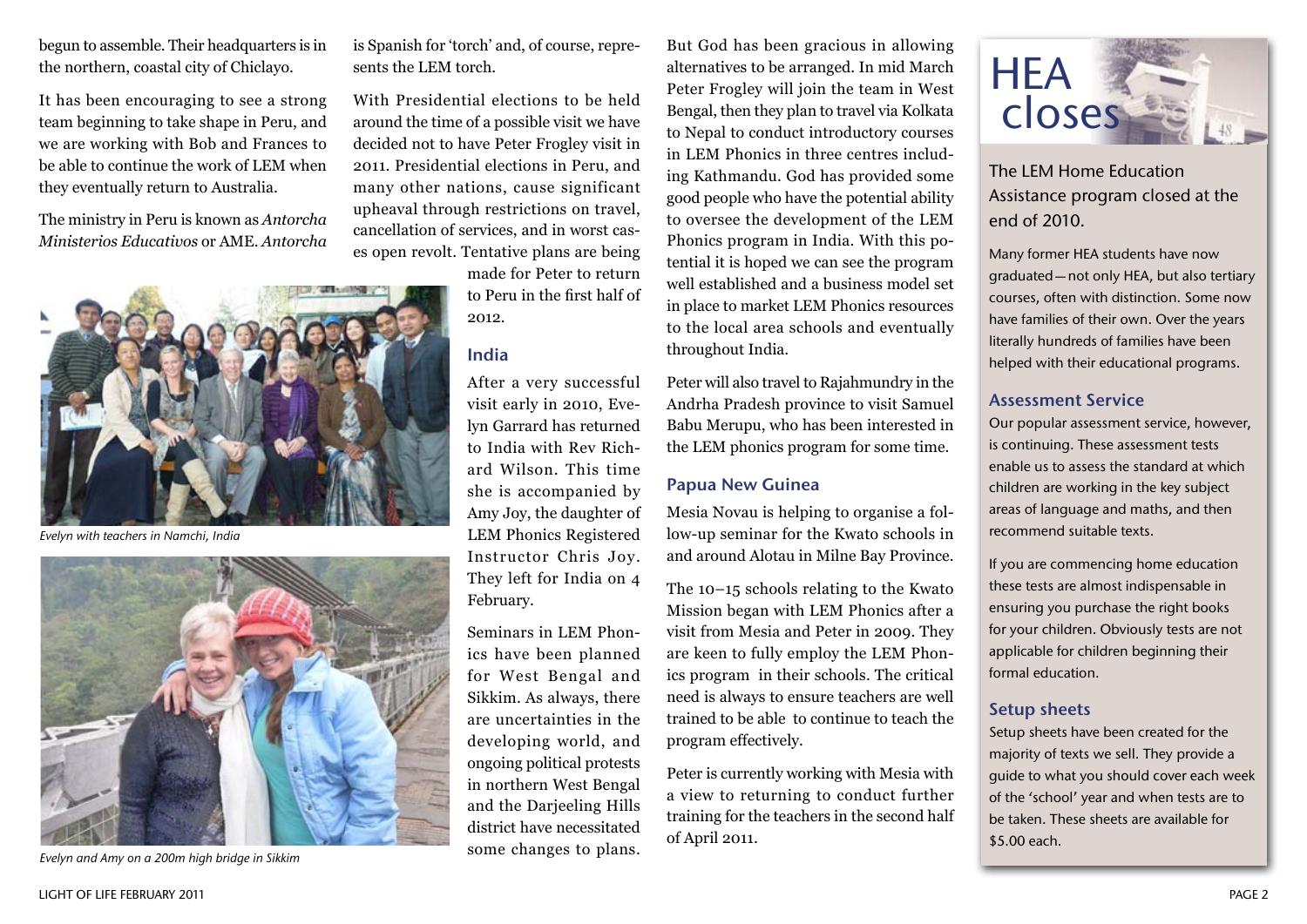

# No. 79: Is all Christian Education Christian?

Not only are we living in a new era in terms of *Light of Life*, but it is a new era for Australia and indeed the west.

The world is changing and the western world is in decline. Historically, we could expect that decline to continue.

Biblically many Christians believe it is the role of the church to provide direction for nations, in that the Great Commission instructs the church to make disciples of all nations. Tragically the church as a whole has not accepted that role and have ceded leadership to the world. The world (of the unregenerate) has moved into the leadership vacuum and has taken over the role of the church — with the disastrous consequences we observe daily in our news reports.

Rather than giving leadership, the modern church often goes to the world apologising for itself and its message. All too seldom do we hear of church leaders standing on the Word of God in the public arena. The prophetic voice God gave His church has all but disappeared. Hence, as a fruit of a lack of prophetic proclamation of the Gospel, we find the church itself falling victim to many of the heresies of church history.

### The Challenge

This weakened state of the church makes the task of Christian education so much more difficult as leaders in Christian education are often not able to find the church support they need to build godly schools, let alone support home educators. If the church was providing that prophetic voice we would not have the struggles we face today with government authorities in developing real Christian education.

Those involved in Christian education know well that it has been difficult enough to communicate the philosophy of Christian education to the church, let alone those outside the church. Without the strong support of the church Christian education has become increasingly a 'para church' movement, having to chart its own course and often finding itself out of step with the church. But to function outside the protective umbrella of the church is a dangerous place for Christian educators. The challenge to both Christian education and the church is to find a way to work together in the unity provided by the Holy Spirit.

#### Emergence of Modern Christian Education

Education has been an integral part of the Christian community from the earliest times, ever since Christians have

understood the biblical role of family and church in education.

Since the Reformation we have seen the emergence of Protestant church schools, which generally came to represent the wealthier members of the denominational churches. The modern Christian education movement emerged in the second half of the twentieth century. It was the result of a stirring of the Holy Spirit in the hearts of men and women across a wide variety of denominations. There seemed to be a common thread, stronger in some parts than others, to see schools that presented the Lordship of Christ through all learning. To these pioneers it seemed the existing church schools had largely lost their vision for godly education and had resorted to presenting a higher standard in both academics and discipline. To that degree many such schools have done very well.

For me and many others it was the stirring of the Holy Spirit that motivated us to pursue what was on God's heart for education. It was a great blessing and inspiration when praying with some friends I found myself speaking out a definition of education that changed my life and established a call to serve the Lord in Christian education.

Education is the unfolding of God—His character and His creation.

A number of others spoke of similar understandings of what they felt God was wanting to do in educating His children. Many of these people were called to the educational ministry during the 1970s.

This call was the major impetus to launch the modern Christian education movement. Similarly parents began to be stirred for their children's education, many becoming involved in establishing Christian schools, whilst others believing they were to take Deuteronomy 6:7 to heart and educate their children at home. Thus home education began to grow through the 1980s to quickly represent thousands of families in Australia.

For the purposes of this article I am focusing on Christian schools, bearing in mind that I believe there are similarities in the directions home education has taken, particularly into the twenty-first century.

#### The Nature of Christian Schools

There seem to be four categories or models of Christian schools and it is important for parents to recognise these when choosing a school for their children.

The four categories are:

- 1. Those wanting to provide a safe haven from dangers of state education
- 2. Those wanting to bring salvation to children
- 3. Those wanting to provide a better quality environment for academics and discipline.
- 4. Those wanting to present the crown rights of Jesus Christ in every area of school life.

The vision or goal of each model will largely determine both the outcomes for students and the response from government.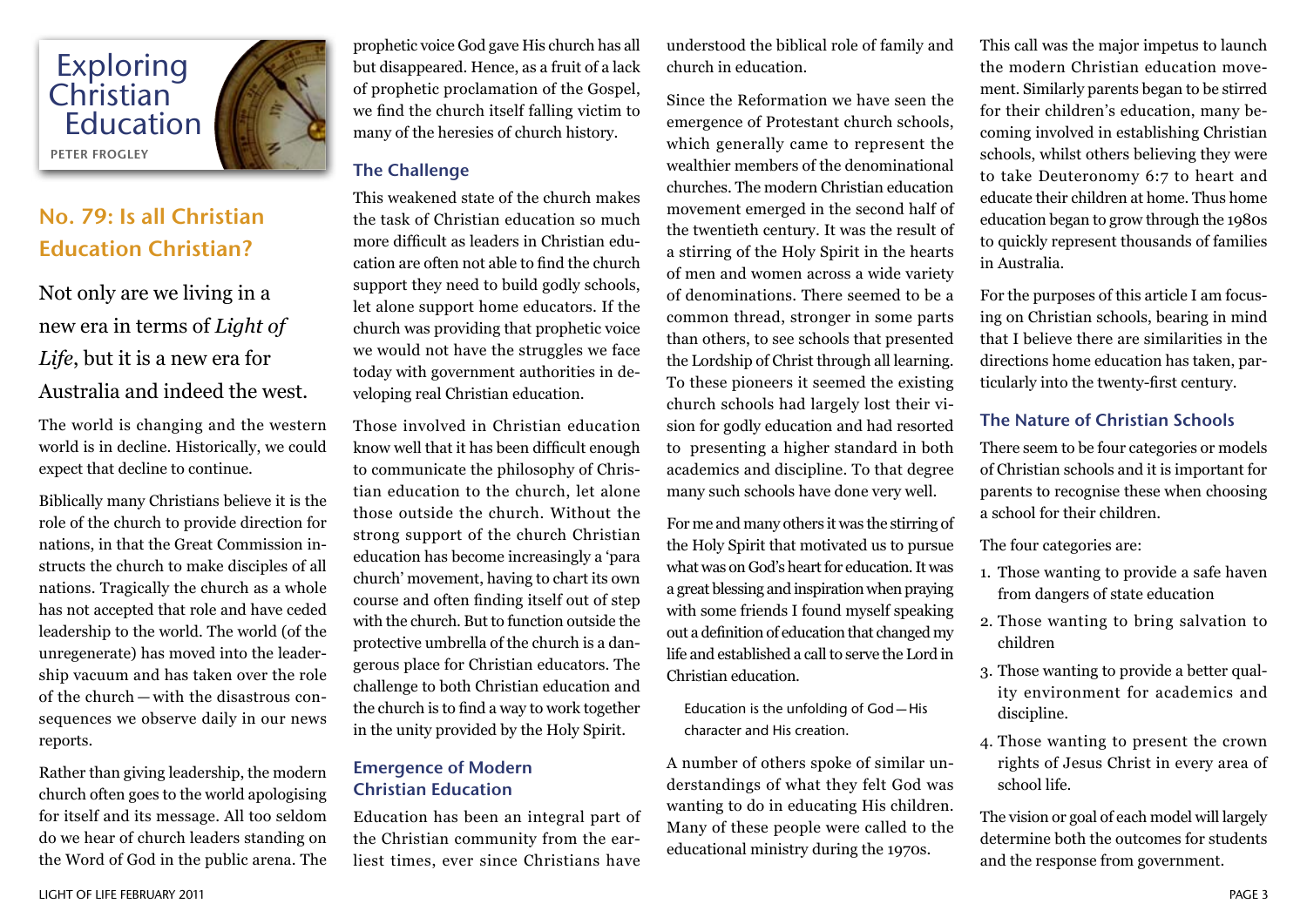#### *Model 1: Avoid dangers of culture*

This first category of schools have no real godly vision for their existence. Rather they aim to provide a safer Christian environment for children. They will generally have no problem with government as they basically run a state school. It is the central place of Jesus in a school which seems to be the source of offence.

#### *Model 2: Evangelical*

The second category are the evangelical schools, which present interesting possibilities. If they enthusiastically pursue their goals they will probably finally upset authorities as being fundamentalist and exclusivist—for example, teaching that there is a necessity for salvation that excludes all other paths to God.

This is a highly offensive notion in our multicultural society — where all values and beliefs are equal. It therefore follows that such evangelical schools are a threat to a cohesive society by proclaiming an exclusive path to truth.

In our day, however, many evangelical schools have compromised the message to avoid offence to sinners. Such a watered down message will tend to be inclusive of all who want to express their faith in whatever manner they may choose.

Over time it seems many of these schools loose their initial enthusiasm and under pressure from society and government compromise their message to suit all and in the process curtail their good intentions.

#### *Model 3: Academic and discipline*

These high standard schools will generally have no problem with authorities as they usually follow government curriculum guidelines. The quality academics and rigorous discipline serve them well, but before too long authorities will begin to have suspicions of the schools cultivating attitudes superiority and exclusivity. This is anathema in our inclusive, egalitarian society. The excellence of many of these students becomes somewhat an embarrassment to the governmental educational establishment and the schools will become known as exclusive schools subject to various politically correct attacks.

# To present the crown rights of Jesus Christ is to restructure the whole school

#### *Model 4: Lordship of Christ*

To present the crown rights of Jesus Christ is to restructure the whole school. Such a school needs to carefully consider its enrolment policy, the nature of curriculum, behavioural standards, teacher performance amongst many other considerations arrived at in the light of Scripture.

These factors inevitably bring the school into conflict with governing authorities. Of course, the root problem is that governments have no legitimate biblical role in education.

Nevertheless, the church has allowed (in fact, in some cases, requested) governments to take control over matters of which the Bible gives authority to the home and the school.

The pressure on schools to conform to societal and thus governmental expectations is enormous and this is compounded by iniquitous government policy of funding education.

#### Lessons from History

Unfortunately, our governments see themselves as saviour (the messianic state) and as such they set parameters and standards which reflect their understanding of truth and reality. This reminds us of the dilemma of the early Christians living in the Roman state. The Romans saw Christians as atheists, because they denied the god of the Empire, who for Romans was the only true god. So today Christians who endeavour to live biblically are increasingly seen as the antithesis of a tolerant, cohesive society— and are thus 'atheists' in terms of the messianic state.

You see, it is true — Christians still want to turn the world upside down, as did our forefathers. If we are committed to such a change for the better it will not happen without strong resistance from forces opposed to the truth. Historically we can observe that any movement that embraced anything other than the status quo encountered opposition, many times resulting in violent persecution. We would be naive

to imagine true Christian education will encounter any less.

It is this concern, perhaps fear, that leads many Christians to compromise their stance. Many and varied perspectives can be presented as to why it is wise or astute to compromise, but the truth is that compromise never changed the world — and that is what Christians have been called to do and to be.

#### Our Response

Each of the above philosophies for Christian education have their place and adherents, but for me only the fourth model has any chance of producing fruit that is fitting for God and His kingdom.

We can have protected characters and that is good, but are they equipped to cope with the rigours of life in modern, wicked society?

We can be saved each week at school assembly, church and camps, but if we do not know how to live our Christian live in the kingdom of God is there any great eternal purpose served?

We can be disciplined and hold several PhDs, but will that equip us to stand before the judgement seat of God and explain our life of service?

But if the lives of our children bear fruit for the kingdom of God then we see the potential for generational change which will result in a changed nation.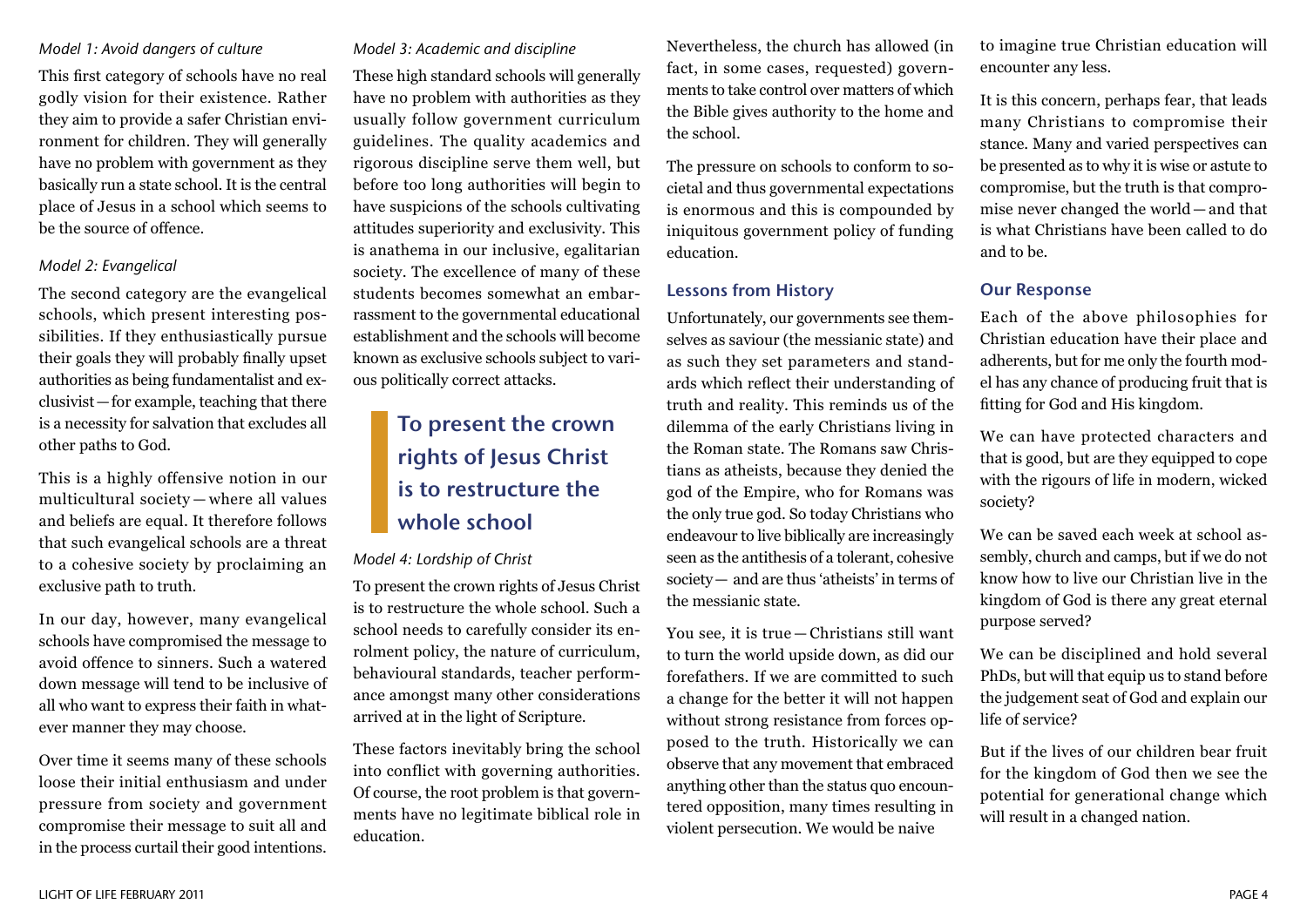

## What joy a baby's first smile brings to their mother!

How a father's heart is gladdened to see his children walk in the ways of truth! For all the time, tears, and toil parents have invested in their children, it is rewarding to watch them grow into adulthood. First comes joy in the physical development, and then greater joy in the spiritual development, because that is the most important aspect of growing up.

Young children in Christian homes are made to know obedience, honesty, kindness, and concepts of God and made to live in accordance with this knowledge. As they mature into adolescence, the children understand these concepts and their benefits, and are encouraged to choose to respond in line with what they know. We could think of it as fine-tuning the character; yet it is the most crucial phase of child development.

The more children mature physically or mentally, the more choice they have in developing their character, and the less control others have. Eventually the intellect and will are developed to the point where external input has little force unless a bond of love and confidence has already been established that motivates the 'want-to'. Assuming that moral knowledge and God-consciousness have been instilled in a loving, consistent environment, how can we encourage our children to make right choices?

#### **Consequences**

Providing consequences for actions is a way of providing incentives for growing up. In contrast to modern thought, this principle works as well negatively as it does positively because this concept originated with God. Just think, how holy would any of us be if there were no hell?

In childhood, parents use punishment and rewards to establish positive behavior patterns. But as children mature, they should be helped to see the natural results of their actions. They may not realise that their selfishness drives away friends, their constant chatter often says things to regret, and their procrastination makes work twice as hard. Someone will need to point out the connection.

Once a particular behavior has been addressed, a red flag will pop up in children's minds when similar situations arise again. Then simple reminders may be all it takes to tip the scales positively. A finger held to the lips when the talk is too free, a significant look during snack time, or breaking an assignment into segments, each to be completed in ten minutes, may inspire them to find ways to grow up on their own.

Parents and teachers can increase the deterrent of negative consequences by requiring the child to repair his damages. Apologising

for having leaked confidences or replacing the damaged property of others are ways of emphasising the pain of carelessness. Gradually they will find the benefits of maturity far superior to an unbridled spirit.

Positive consequences are often more motivating than negative ones. The satisfaction of a project completed, the joy of unselfishness, the efficiency of beginning promptly, and the stimulation of sensible discussion are powerful. When showing causes of sad consequences, demonstrate how to produce happy results. Act out right responses; practice giving a calm answer to teasing. Point to the example of others to illustrate that taking an interest in others makes our own lives richer, submission brings joy, and diligence results in accomplishment. Simple encouragements—a warm smile, a quiet word of praise, a note of appreciation—are sunshine to the seedlings of maturity.

One rainy day in my boyhood, I watched my mother crocheting an afghan and wanted to try it myself. After showing me how, she wisely said, 'I don't mind if you want to make an afghan; but if you start, you must finish'. With that help to consider the consequences of impulsive interest, I immediately stopped.

#### Role Models

Everyone has role models that they emulate consciously or subconsciously. Learning from others is an important part of maturity. We are not interested in simply fitting into the crowd, but since nearly everything we learn is passed to us from others, we must not be too independent. Our children

will copy someone, so provide them with role models worth following.

Stories provide many role models, even for adults. The largest source of stories is our bookshelves, filled with solid books from conservative publishers. Other books may be there too that are informative — Robert Byrd's trip to the South Pole, colonial life in early America, animal stories—but these may not emphasise a sinful or carnal lifestyle. The bulk of reading for growing children should support the spiritual lifestyle of our homes.

Teachers, just as you remember the message last Sunday by the illustration the minister used, so the admonition you give will be more readily received and more easily retained when illustrated by a story or real-life example. Use stories frequently in devotions. Social studies is full of stories that show the depravity of man, the omniscience of God, and cause and effect. Make use of these opportunities. Use stories freely, but be certain that they illustrate and accentuate the truth, not merely entertain.

Children should know whom their parents and teachers admire. They should hear our appreciation for the strengths of others and how their lives challenge us. We ought to be noticing the good points of our children's friends before our children do.

Parents and teachers should speak of their ideals, their purpose in life. Eventually, we want children to look beyond the people they admire to the cause, purpose, and principle the role models live for. For example, we do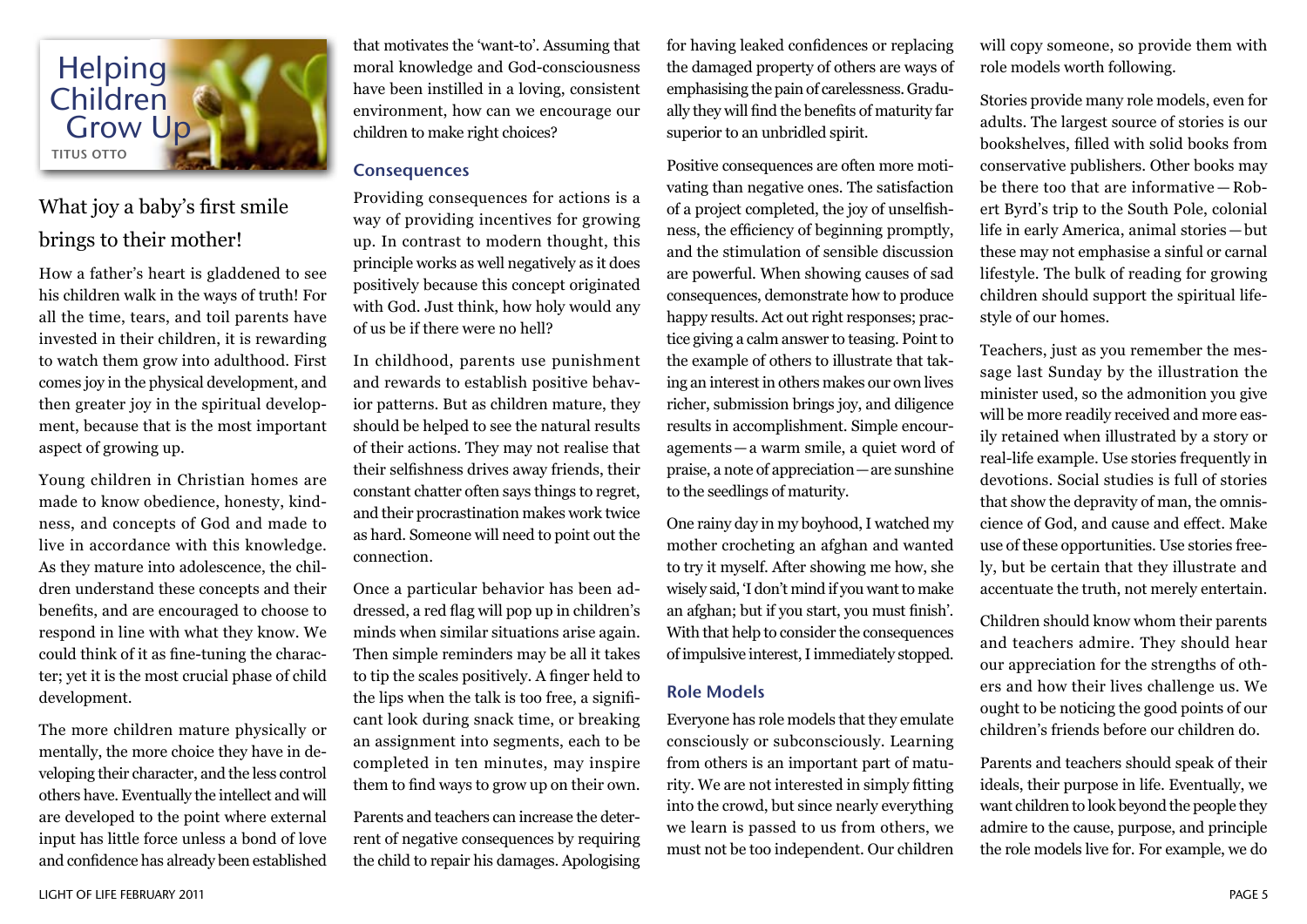not wish so much to copy Paul's lifestyle as to emulate his commitment to Christ and selfless service for the Gospel.

Here is where biographies of spiritual men and women have great value. On the other hand, some biographies may require some clarification from us. We can learn from Benjamin Franklin's attentive observation, the Constitution writers' sense of justice, or the courage of Edith Cavell, but their theology may not be sound.

When children can appreciate the actions, ideas, and experiences of others, then they are well equipped to find beauty of character behind roughness of personality or harshness of criticism. Learning to see beyond the hurt, to analyse whether there may be something profitable in the accusation or criticism, is a step toward maturity.

When I was a young teenager, my older brother attempted to help my sister and me improve our outlook. Initially my temper flared a bit, but the truth slowly soaked in that he was right, so why get angry? By accepting the correction, though unpleasant, I could see past his method to his point.

#### Accountability

The awakening of accountability is intertwined with growing up as appeal is made to the child's will. All the principles ingrained in them from infancy bear their morality through the twinges of conscience, and that invaluable goad can do as much as parents and teachers combined.

Nevertheless, this is not the time to stand

back and let them work it out themselves. Parents and teachers must continue the pressure they have always exerted, and additionally, be diligent to help children keep their conscience clear. At this age, issues arise that are not as clearly right or wrong. Loretta may be bothered by the way she spoke to her younger brother; Keith may wonder if he told that story quite right. Helping them to determine whether it was wrong, to make confession, and to establish a safeguard for the next time are steps toward maturity.

Hearing parents and teachers confessing their failures helps children overcome the fear of failure, and enables them to use failures to strengthen their character.

A God-conscious atmosphere at home and school keeps alive the sense of an allseeing God. But eventually the child realises that no matter how much he wants to do right, he cannot always manage it. It also becomes evident to him that self is the greatest hindrance to maturity. When he deliberately gives himself to God in repentance and faith, he truly is growing up!

The Bible term for adults who have failed to grow up is fools. On the other hand, Paul apparently made some deliberate choices to grow up: 'When I was child, I spake as a child, I understood as a child, I thought as a child: but when I become a man, I put away childish things' (1 Corinthians 13:11).

May parents and teachers be such people who would encourage children to become men and women, not fools.



# LEM Publications

#### Teachers Resource Kit

The TRK is only available on the website with an access address and password exclusively dedicated to your school (or home).

Resources are easily printed from PDF files and duplicated for your class, or used directly on an interactive whiteboard or projector.

If you have not renewed, your access will have been cancelled. Please contact us to renew your subscription, which will include access to new materials as the year progresses. Renewal is \$99 per year.

| <b>CALL AND</b>                                                   |                        | 4.50 4.1 -<br>8.1.8 |
|-------------------------------------------------------------------|------------------------|---------------------|
|                                                                   | Teacher's Resource Kit | Photograph State    |
| Phonenic Awareness<br>Phonigrams:<br>Word List<br>Notes and Helps | 1.144<br>$16 - 1$      |                     |
|                                                                   | UU.<br><b>ATA</b>      |                     |
|                                                                   |                        | --<br>A 49 YEAR     |

Click to order LEM Phonics Teachers Resource Kit

### The Sounds of the 75 Phonograms

We have had a Phonogram CD for many years to assist and clarify pronunciation of the phonograms.



We have found some children and most speakers of another language have some difficulties with English sounds. This DVD allows students and teachers alike to see as well as hear the phonograms. The closeups of mouth position and on screen phonograms make this a valuable asset. **\$24.95**

Click to order **MT** The Sounds of the 75 Phonograms DVD

## A Beka Book

**Mathematics** *Grade 6 Arithmetic (4th Ed)* A minor revision of the third edition.



| <b>Student Text</b>               | \$24.25 |
|-----------------------------------|---------|
| <b>Teacher Edition</b>            | \$75.35 |
| Student Test, Quiz & Speed Drills | \$10.25 |
| Teacher Key to Test & Quiz        | \$15.80 |

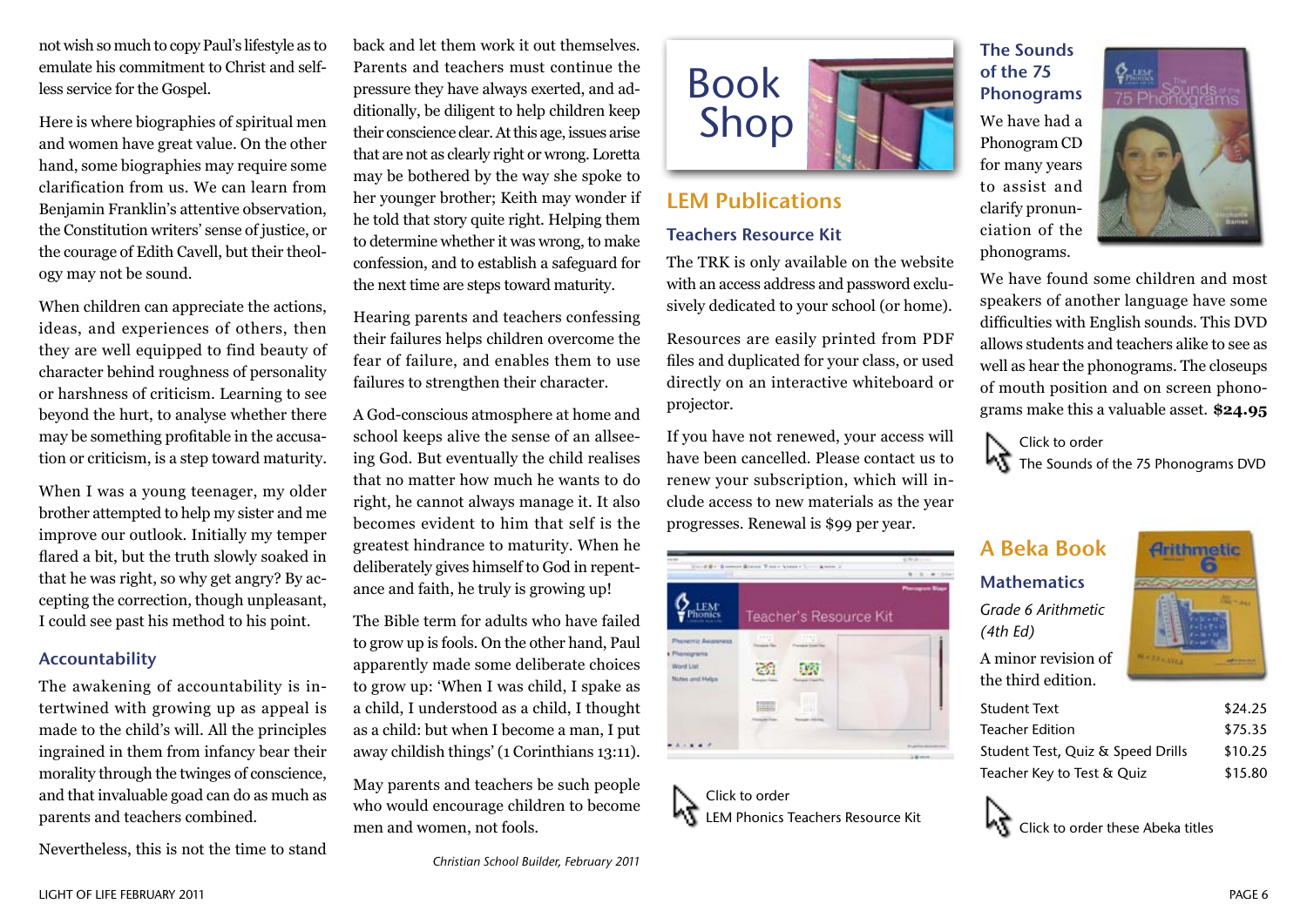### Abeka Book



#### Language and Literature

| Grade 5 Language B (3rd Ed)         |         |
|-------------------------------------|---------|
| A minor revision of second edition. |         |
| <b>Student Text</b>                 | \$24.75 |
| <b>Teacher Edition</b>              | \$75.35 |
| <b>Student Test and Quiz Book</b>   | \$7.90  |
| Teacher Key to Test and Quiz Book   | \$15.80 |
|                                     |         |

#### *Grade 6 Language C (3rd Ed)*

A minor revision of second edition.

| <b>Student Text</b>               | \$24.75 |
|-----------------------------------|---------|
| <b>Teacher Edition</b>            | \$75.35 |
| <b>Student Test and Quiz Book</b> | \$7.90  |
| Teacher Key to Test and Quiz Book | \$15.80 |
| Creative Writing                  | \$15.25 |

#### *Grade 7 Literature: Of People (4th Ed)*

A minor revision of third edition.

| Student Text             | \$41.60 |
|--------------------------|---------|
| Teacher Edition          | \$88.00 |
| Student Test Book        | \$9.40  |
| Teacher Key to Test Book | \$15.80 |

*Grade 8 Literature: Of Places (4th Ed)* A minor revision of third edition.

| <b>Student Text</b>      | \$41.60 |
|--------------------------|---------|
| <b>Teacher Edition</b>   | \$88.00 |
| <b>Student Test Book</b> | \$9.40  |
| Teacher Key to Test Book | \$15.80 |



#### Science and Health

*Grade 7 Science/Health: Order and Design (1st Ed)*

This is a minor upgrade of science and health, but is a new course in that health is included in the science course.

| <b>Student Text</b>          | \$44.75 |
|------------------------------|---------|
| <b>Teacher Edition</b>       | \$88.00 |
| <b>Student Test Book</b>     | \$11.60 |
| Teacher Key to Test Book     | \$15.80 |
| <b>Student Quiz Book</b>     | \$9.40  |
| Teacher Key to Quiz Book     | \$15.80 |
| <b>Student Activity Book</b> | \$8.45  |
| Teacher Key to Activity Book | \$15.80 |



*Grade 6 Choosing Good Health (3rd Ed)* A minor upgrade of the second edition.

| <b>Student Text</b>                | \$17.40 |
|------------------------------------|---------|
| Teacher Edition                    | \$51.10 |
| <b>Student Test and Study Book</b> | \$8.95  |
| Answer Key to Test and Study Book  | \$15.80 |



### Bob Jones University Press

#### *Grade 12 Precalculus*

Bob Jones have facelifted this excellent course for Grade 12.

| Student Text                | \$53.10 |
|-----------------------------|---------|
| Teacher Edition (2 volumes) | \$86.60 |
| <b>Tests</b>                | \$18.35 |
| Answer Key to Tests         | \$11.35 |







Many families are looking for better options in their choice of education for their children.

Andrew McColl is a trained teacher (B.A., Dip.Ed., M.Ed.), and along with his wife Sue has homeschooled their three sons for fourteen years, from 1990–2003.

After working for seven years in Christian schools, and assisting homeschooling families for eight years in Australian Christian Academy, Andrew has started his own consultancy business, Hebron Homeschoolers, to assist homeschooling families.

We can provide the academic support that many find helpful in running their homeschooling program.

We can also help with advice on pursuing tertiary studies, including university entrance. Our goal is to provide academic support, along with the help and encouragement families often need to successfully educate their children.

In association with Southern Cross Educational Enterprises, students with Hebron Homeschoolers can access the ACE curriculum (including Year 10/12 Certificates) and the SCEE Student Convention.

#### Fees

Our charges begin at \$195 for families not using the ACE curriculum. ACE users pay \$375 annually for one student, increasing by \$50 for each student.

#### **Contact**

Email andrew@hebron.com.au, phone (07) 3264 3248 or visit our website at www.hebron.com.au.

'Everything we do, beloved, is for your strengthening.' 2 Cor 12:19